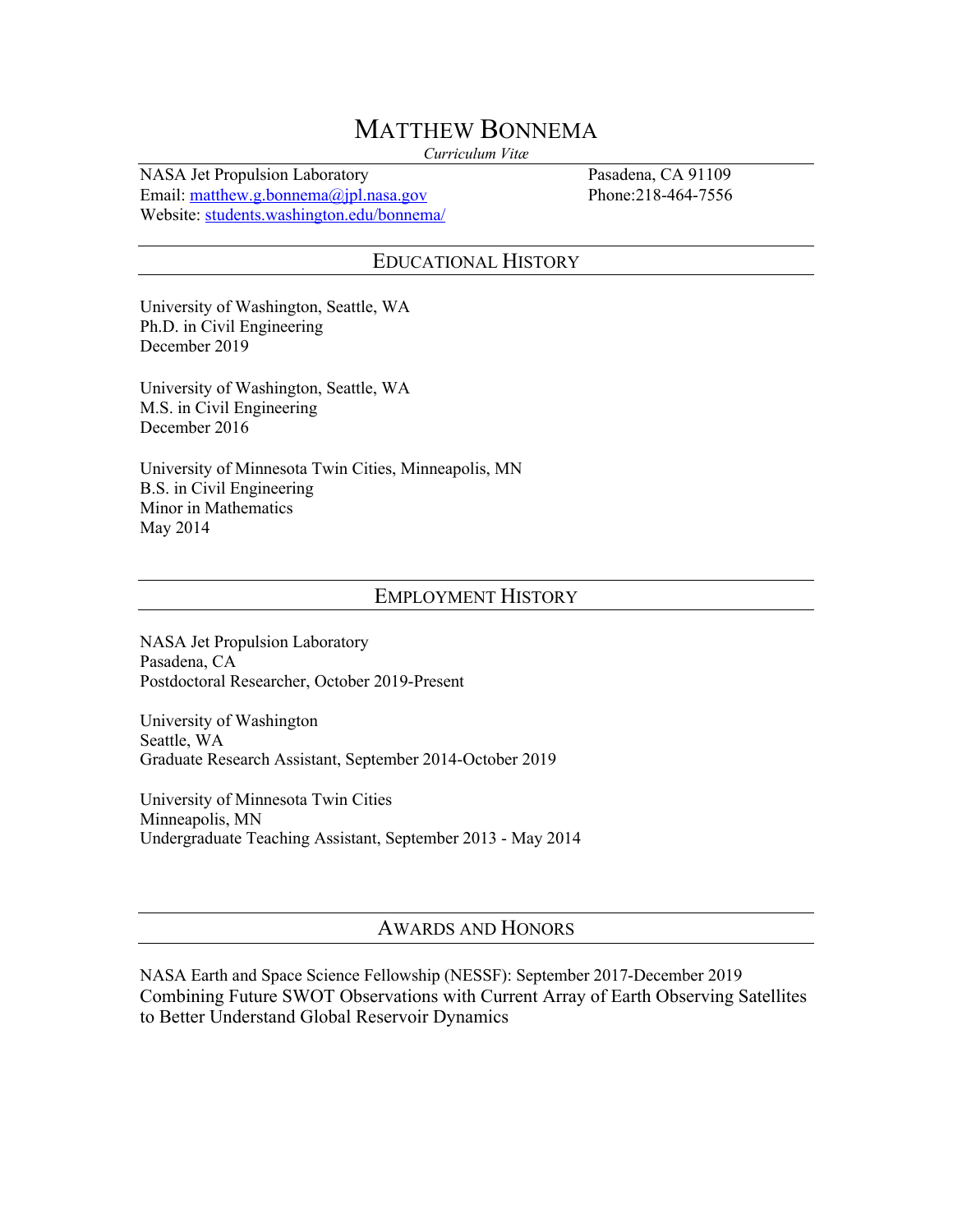### **PUBLICATIONS**

### **Refereed archival journal publications**

- 1. **Bonnema, M.,** F. Hossain, B. Njissen and G. Holtgrieve (2020), Hydropower's Hidden Transformation of Rivers in the Mekong, Environmental Research Letters (in review).
- 2. Beveridge, C., **M. Bonnema** and F. Hossain (2019) Impacts of Dam Development and Landscape Changes on Suspended Sediment Concentrations in the Mekong River Basin's 3S Tributaries: a Satellite Remote Sensing Perspective, Remote Sensing of the Environment (in review).
- 3. Daly, K., F. Hossain, S. Ahmad, **M. Bonnema**, C. Beveridge, B. Nijssen, G. Holtgrieve (2019), Recent Warming of Tonle Sap Lake, Cambodia: Implications for one of the World's Most Productive Inland Fisheries, Lakes and Reservoirs (in review).
- 4. **Bonnema, M.,** and F. Hossain (2019), Assessing the potential of the Surface Water and Ocean Topography mission for reservoir monitoring in the Mekong River Basin. Water Resour. Res., 55. https://doi.org/10.1029/2018WR023743.
- 5. Hossain, F., **M. Bonnema**, N. Biswas, S. Ahmad, B. Duong, and N. D. Luong (2019), When floods cross borders, satellite data can help, Eos, 100, https://doi.org/10.1029/2019EO115775.
- 6. Biswas, N, F. Hossain, **M. Bonnema**, M. Okeowo, H. Lee (2019), An altimeter height extraction technique for dynamically changing rivers of South and South-East Asia, Remote Sensing of Environment, 221, pp. 24-37, https://doi.org/10.1016/j.rse.2018.10.033.
- 7. **Bonnema, M.** and F. Hossain. (2017). Inferring Reservoir Operating Pattern via Residence Time across the Mekong Basin using only Space Observations. Water Resources Research, 53, 3791–3810, (http://dx.doi.org/10.1002/2016WR019978).
- 8. **Bonnema, M.,** S. Sikder, Y. Mao, X. Chen and F. Hossain, I.A. Pervin, S.M. M. Rahman and H. Lee. (2016). Understanding Satellite-based Monthly-to-Seasonal Reservoir Outflow Estimation as a function of Hydrologic Controls, Water Resources Res. vol. 52(5), pp. 4095-4115 (https://doi.org/10.1002/2015WR017830).
- 9. Hossain, F., S. Sikder, N. Biswas, **M. Bonnema**, H. Lee, N.D Luong, N.H. Hiep, B. D. Duong and D. Long (2016) How well can Water Availability of the Mekong River Basin be represented by Physical Models and Satellite Observations? Asian Journal of Water and Environmental Pollution, 14(3), pp. 39-48, http://doi.org/10.3233/AJW-170024
- 10. **Bonnema, M**., S. Sikder, F. Hossain, D. Bjerklie, M. Durand and C. Gleason (2016). Benchmarking wide swath altimetry-based river discharge estimation algorithms for the Ganges river system Water Resources Res. Vol. 52(4), pp. 2439–2461 (https://doi.org/10.1002/2015WR017296).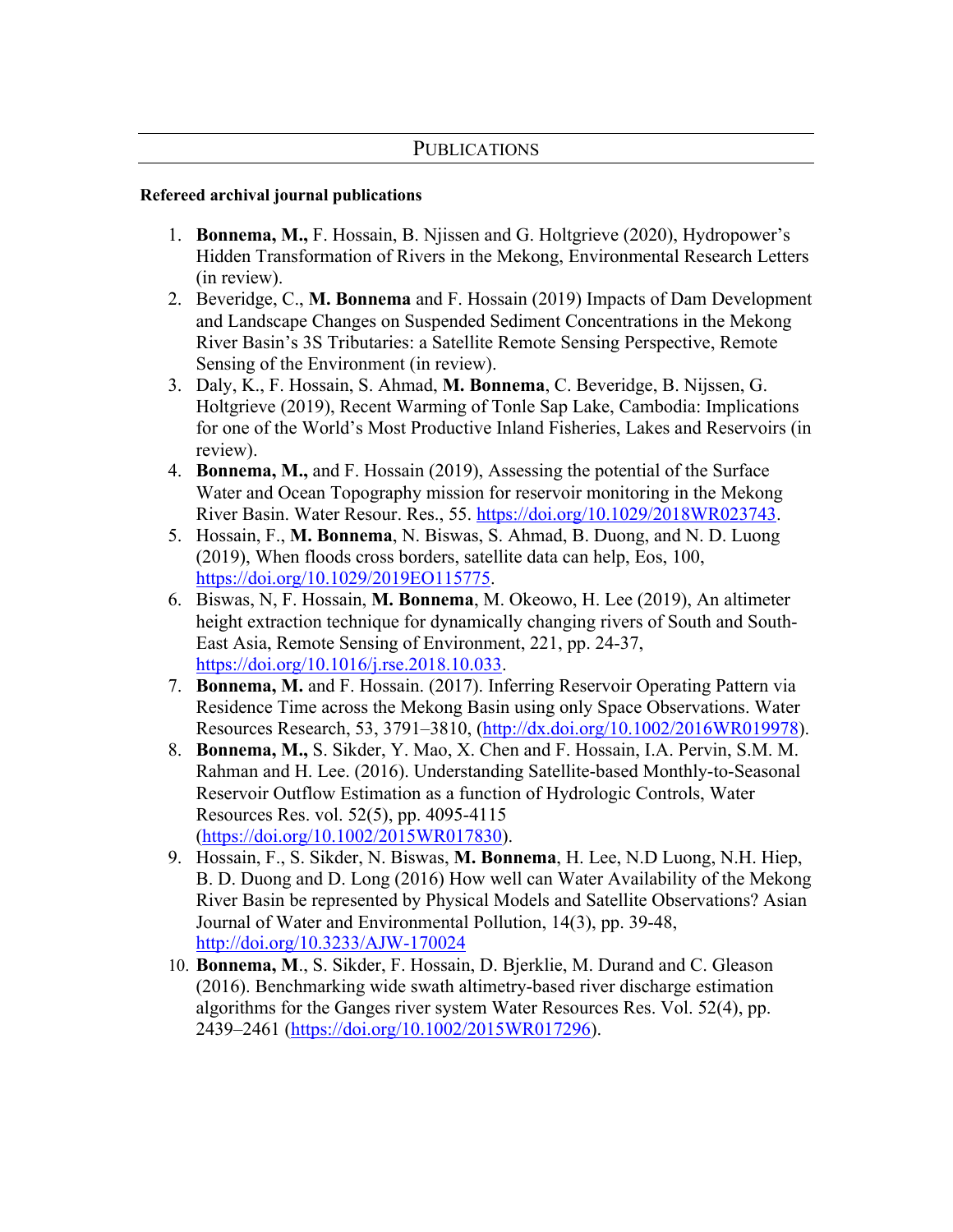#### **Conference proceedings and other non-journal articles**

- 1. **American Geophysical Union 2015 Fall Meeting**, San Francisco CA Poster Presentation: Understanding Satellite-based Monthly-to-Seasonal Reservoir Outflow Estimation as a Function of Hydrologic Controls, Bonnema, M., S. Sikder, Y. Mao, X. Chen and F. Hossain, I.A. Pervin, S.M. M. Rahman and H. Lee
- 2. **American Geophysical Union 2016 Fall Meeting**, San Francisco CA Poster Presentation: Evaluating the Benefits Provided by SWOT Data towards Estimating Reservoir Residence Time in the Mekong River Basin, Bonnema, M., F. Hossain
- 3. **American Geophysical Union 2017 Fall Meeting**, New Orleans LA Poster Presentation: Application of the SWOT Mission to Reservoirs in the Mekong River Basin, Bonnema, M., F. Hossain
- 4. **American Geophysical Union 2018 Fall Meeting**, Washington D.C. Oral Presentation: Assessing the Potential of the Surface Water and Ocean Topography Mission for Reservoir Monitoring in the Mekong River Basin, Bonnema, M., F. Hossain
- 5. **American Geophysical Union 2019 Fall Meeting**, San Francisco, Poster Presentation: Monitoring Impacts of Hydropower Dam Development on River Temperature in the Mekong River Basin's 3S River Basin using Satellite Remote Sensing, Bonnema, M., F. Hossain, B. Nijssen, G., Holtgrieve
- 6. **SWOT Science Team Meeting** June 2016, Pasadena CA Poster Presentation: SWOT ST Perpetrations for Ground Truthing, Discharge Product Development, and Water Management Applications in Asian Nations, Hossain, F., M. Bonnema
- 7. **SWOT Science Team Meeting** June 2017, Toulouse, France Poster Presentation: SWOT ST Perpetrations for Ground Truthing, Discharge Product Development, and Water Management Applications in Asian Nations, Hossain, F., M. Bonnema
- 8. **American Meteorological Society 97th Annual Meeting** January 2017, Seattle WA Oral Presentation: Estimating Reservoir Residence Time Across the Mekong River Basin: Incorporating Future SWOT Mission Observations with Current Remote Sensing Data, Bonnema, M., F. Hossain

### OTHER SCHOLARLY ACTIVITY

#### **Professional society memberships.**

American Meteorological Society 2016-Present American Geophysical Union 2015-Present

#### **Reviews for Academic Journals**

Journal of Hydrometeorology, 2018-Present Journal of Geophysical Research, 2018-Present